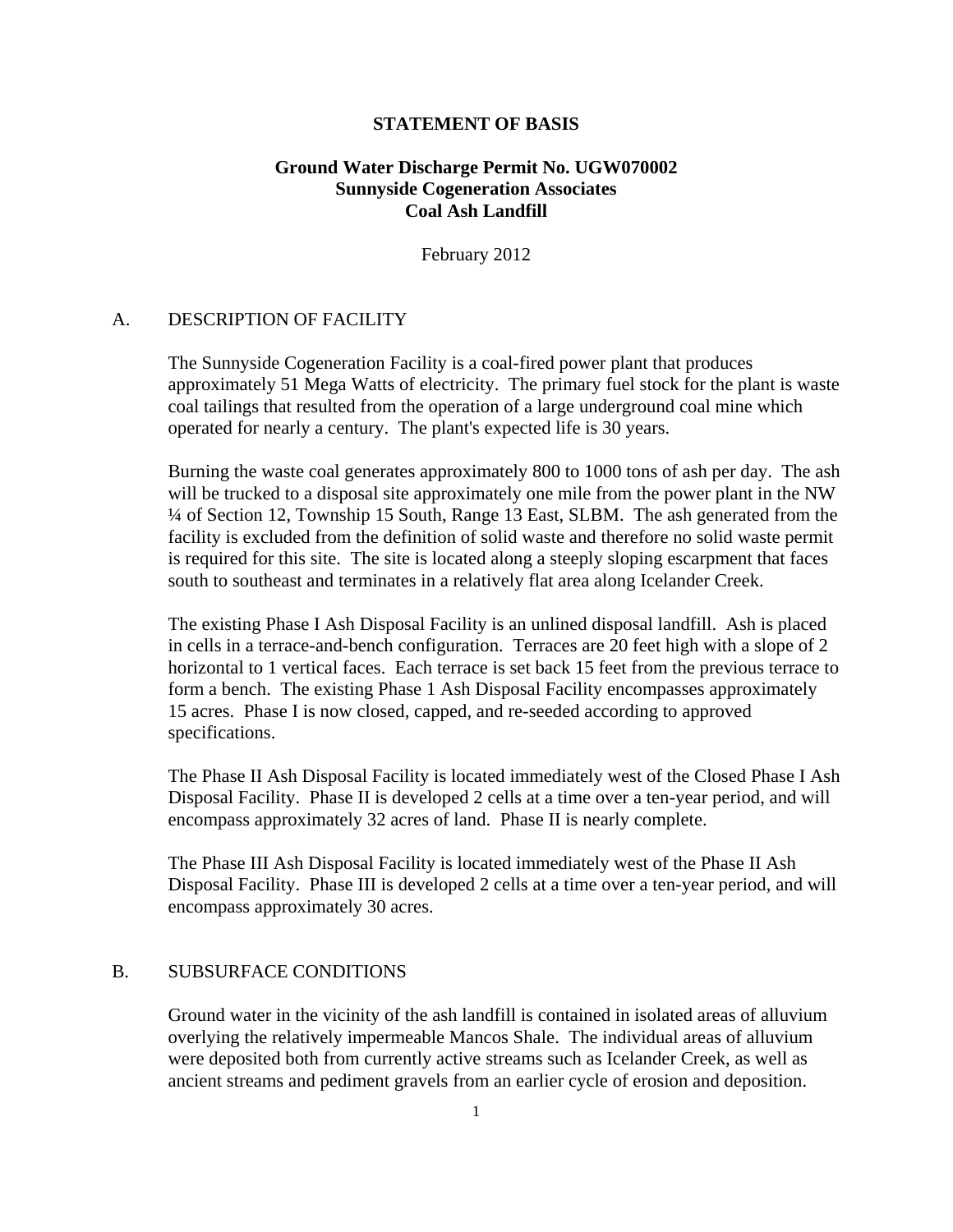Ground water is also contained in weathered Mancos Shale underlying the alluvium. Near the landfill site, ground water issues from ancient pediment gravel at Whitmore Springs, and this flow recharges localized aquifers contained in recent alluvium, colluvium, and weathered Mancos shale associated with Icelander Creek. The Mancos Shale contains soluble salts, and in a regional sense there is natural degradation of ground water quality as the water moves from its source in the Book Cliffs and comes into contact with and flows through the Mancos Shale.

During the summer of 1994, the monitoring well farthest downgradient from the landfill, MW-1, exceeded the permit protection level for total dissolved solids (TDS), and has remained above that level since that time. This rise in TDS was not seen in Whitmore Springs or the other monitoring wells at the site. Subsequent investigations showed that the water from the other sampling points for this permit is similar in chemical composition to ground water of MW-1.

There is also a buried ridge of Mancos Shale under the alluvium that probably causes a separate ground water flow system west of the landfill that is sampled by MW-1. The chemistry of ground water in MW-1 is consistent with leaching from native materials at the site rather than from leaching from the ash in the landfill, which shows a different composition at all monitoring points. Because well MW-1 is probably not in a location that can be used directly to evaluate impacts from the landfill, the permittee has replaced MW-1 with MW-4 adjacent to the existing ash landfill runoff basin. The permittee is encouraged to voluntarily sample MW-1 even though it is not currently a compliance monitoring point, in order to build a historical record of water quality in the well. If submitted to DWQ, these analyses shall be entered into the administrative record for this permit.

# C. BACKGROUND WATER QUALITY

Background ground water quality is summarized in Table 1 of the permit. These data represent the average of samples taken from Whitmore Spring from October, 1992 through July, 1995, and is very similar to the average composition of water sampled from monitoring wells MW-2 and MW-3. Separate background water quality information and protection levels are established for monitoring wells MW- 1, MW-2, MW-3, and MW-4 (Phase I and III) and MW-7 (Phase II). TDS concentrations are higher in the seeps.

#### D. GROUND WATER CLASSIFICATION

Based on available data, ground water at the landfill site varies from Class II Drinking Water Quality in wells MW- 1, MW-2, MW-3, and MW-4 (Phase I and III), to Class III Limited Use ground water in well MW-7 (Phase II).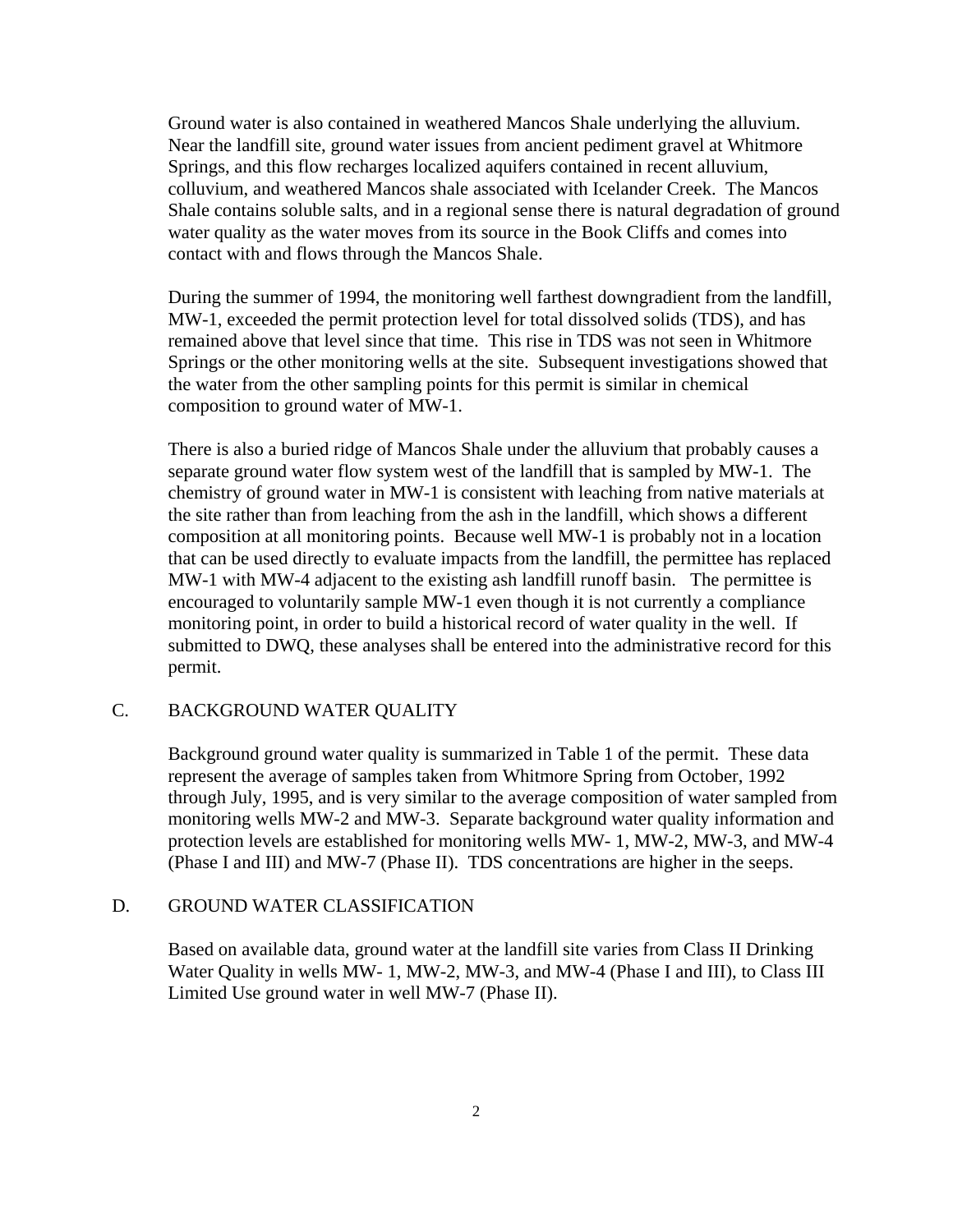# E. BEST AVAILABLE TECHNOLOGY

Prevention of ground water pollution will be accomplished through the operation and final closure of the landfill. Ash is placed in 12-inch lifts and compacted. The landfill is configured into 20-foot terraces. A 15-foot bench is constructed at the top of each terrace. Drainage from the terraces is routed to the sedimentation basin at the toe of the landfill. A 16-inch vegetative cover soil is placed on top of each terrace and outslopes as it is finished. The final cover material shall have a hydraulic conductivity no greater than  $1 \times 10^{-3}$  cm/sec.

Sand Blanket drains will be installed over two identified seasonal seeps to facilitate drainage and to prevent up take by the ash-fill material. One seep is under the proposed landfill footprint and the other seep is just outside the proposed footprint. These drains will consist of sand placed above the seeps with a bentonite dam at the downgradient end. A screened PEP pipe will be placed 4" above the bedrock and will serve as the conduit for the seep water. Due to the pozzolanic property of the ash-fill, no synthetic liner will be needed. Any discharge will be diverted to the sediment basin described in the permit.

## F. GROUND WATER MONITORING

The ash material does not produce leachate that contains any distinct tracer parameters that could be used to evaluate a discharge of leachate from the landfill. Analysis of simulated ash leachate shows no parameters in the leachate that are not also present in the ground water at the site. Protection levels have been established for metals that may be associated with ash leachate.

The primary threat to ground water quality from the landfill is from salts associated with the ash. In accordance with the Ground Water Protection Rules (UAC R317-6-4), TDS may not rise above 125 percent of background in a Class II ground water. At this site there is the possibility for natural variation of TDS to cause the background to exceed TDS protection levels, which are not caused by the landfill. Therefore, exceedance of TDS protection levels will be a cause for out-of-compliance status unless the permitee makes a satisfactory demonstration to the Executive Secretary that shows the rise in TDS is due to circumstances not related to landfill leachate (e.g., Mancos Shale).

The ground water chemistry in well MW-7 is significantly different from the other monitoring points in this permit. Therefore, separate background water quality and protection levels have been established based on samples taken from this well.